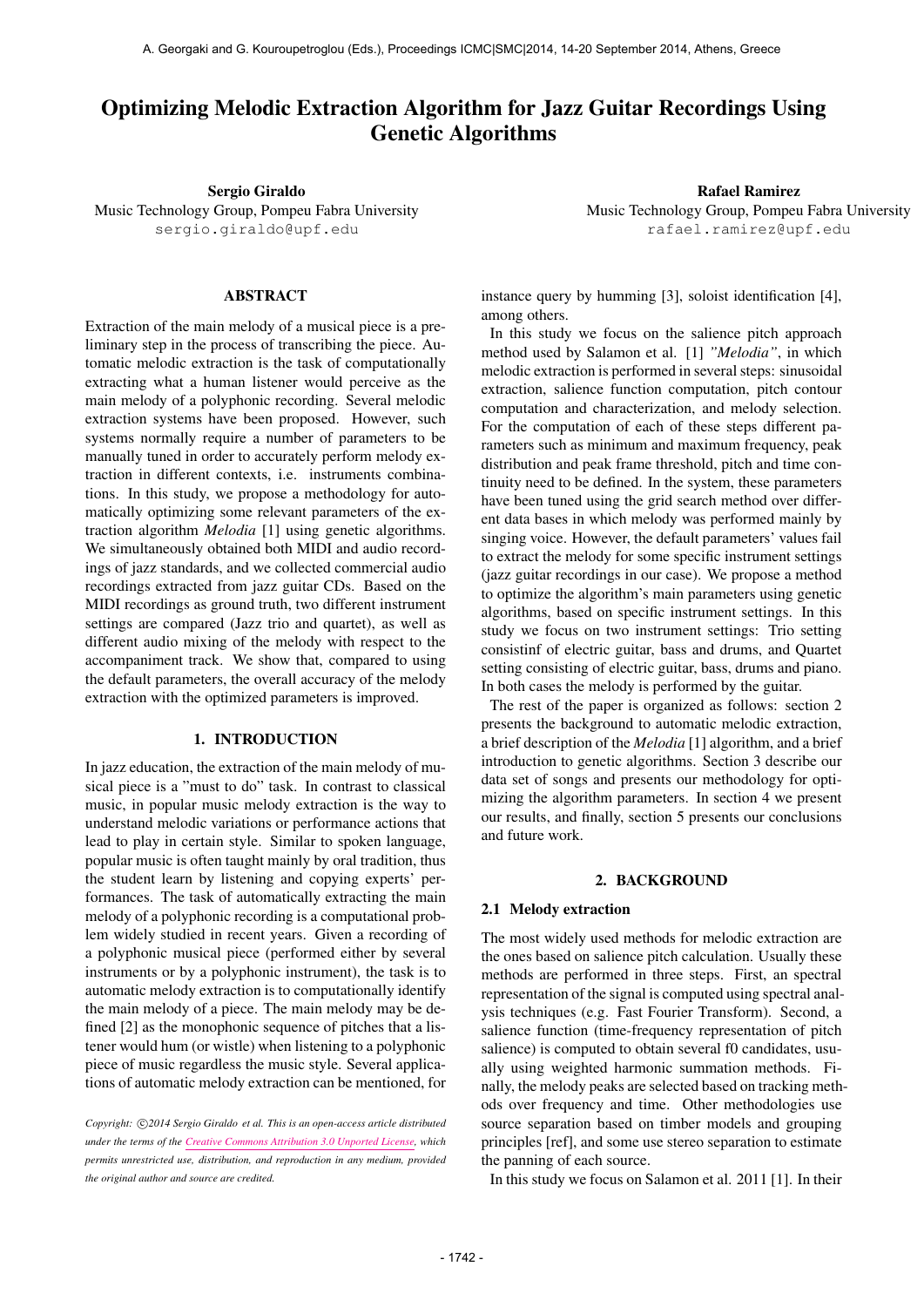approach melodic extraction is performed by several steps. First, *sinusoidal extraction* filters the signal to enhance the most audible frequencies of human hearing range. Then, the Short Fourier Transform is calculated using a Hann window of 46.4ms with a hop size of 2.9ms and a 4 zero padding factor. Finally the peaks are corrected using instantaneous frequency method [ref].In a second step, the *salience function computation* is performed based on the summation of the weighted energy of the harmonic peaks of a given frequency in order to obtain the f0 candidates. The number of harmonics considered and the weighting scheme is an important factor that affects the salience computation. The third step is *pitch contour computation*, in which the peaks detected in the previous step are grouped into pitch contours, based on several thresholds defined per frame basis, as well as per time continuity basis. Some of the algorithm's key parameters in this step are the following:

- Peak Distribution Threshold: Allowed deviation below the peak salience mean over all frames (fraction of the standard deviation)
- Peak Frame Threshold: Per-frame salience threshold factor (fraction of the highest peak salience in a frame)
- Pitch Continuity: Pitch continuity cue (maximum allowed pitch change during 1 ms time period)
- Time Continuity: Time continuity cue (the maximum allowed gap duration for a pitch contour)

The fourth step is *contour characterization* in which the melody contour is chosen among the contours created in the previous step. To do so, a set of features that guide the system to select the main melody is implemented. These features include pitch deviation, pitch trajectory, presence of vibrato, as well as contour pitch, length and salience. Finally the last step is *melody selection* which is performed in four main steps: voicing detection, octave error minimization, pitch outliers removal, and final melody selection. A complete explanation of each step can be found in [ref. *Melodia*]

# 2.2 Genetic Algorithms

Genetic Algorithms (GA) are stochastic optimization algorithms which imitate the biological mechanisms of natural selection. GA are widely used in several optimization problems involving discontinuous, noisy, high-dimensional, and multi-modal objective functions. In contrast to other optimization algorithms, the search that GA's perform is done in a more global context, whereas others (e.g. gradient descent) perform search in a more local context. Genetic algorithms work as follows: First, an initial random population of individuals is created. This initial population serves as seed to generate future generations by means of combining different parents (crossover) and randomly modifying a single individual (mutation). The algorithm iterates, and in each iteration it selects the best subjects

based on a fitness function. The next generation of individuals is generated by applying mutation and crossover. The individuals with best fitness values are preserved in the next generation, while the others are discarded. The process iterates until a maximum number of iterations is reached or the fitness relative value of the best individual does not change more than a tolerance value during several generations. The most popular applications of GA in a musical context have been done for music composition [7] and [8]. Other approaches have used GA's for automatic music transcription [9], music segmentation [10], and interactive music applications [11], among many others.

# 3. METHODOLOGY

Two experiments were proposed to test our methodology for optimizing melody extraction. A first experiment was done using 22 simultaneous audio midi recordings. Ground truth was generated from the recorded MIDI data, and mixes were created using the synthesized version of the MIDI recording. The second experiment was done in a more realistic context using four recordings in which melody is recorded separately from the accompaniment track. In this case ground truth was build from automatic extraction of the pitch contour of the melody track, using YIN algorithm [12] and performing manual correction afterwards.

# 3.1 First Experiment Data

The train data set consisted of 22 jazz standard tunes melodies, recorded by a professional guitarist. The indications given to the musician were that melodies should be played monophonic, with no chord strums, or double notes. Only the main melody of the tune was recorded. Recordings were segmented in order to eliminate repetitions. For example, if a tune had the form AABA, only the second A and the B parts were used. The melodies were recorded over commercial backing tracks recordings, in which bass and piano parts are recorded separately on each stereo channel [13]. This made possible to mix different instrument settings: drums, bass and guitar (trio) and piano, drums, bass and guitar (quartet).

# *3.1.1 Building ground truth*

All the melodies were simultaneously recorded in both audio and MIDI, using a commercial guitar to MIDI converter (Sonnus). Because the accuracy of the device is not perfect, manual correction of the audio to MIDI converted melody was performed after each recording. Each MIDI event (note) has information of pitch (midi number), onset (in seconds) and duration (in seconds). Using this information and a hop size of 46.4ms (as used by the melody extractor algorithm) it was possible to obtain the pitch contour of the melody frame by frame. Finally, to assured that the pitch contour corresponds exactly to the melody to be extracted from the created mix, the MIDI sequence of the melody was synthesized in wav format (using the bluilt-in guitar synthesizer of the DAW - Digital Audio Workstation) and mixed with the accompaniment backing track.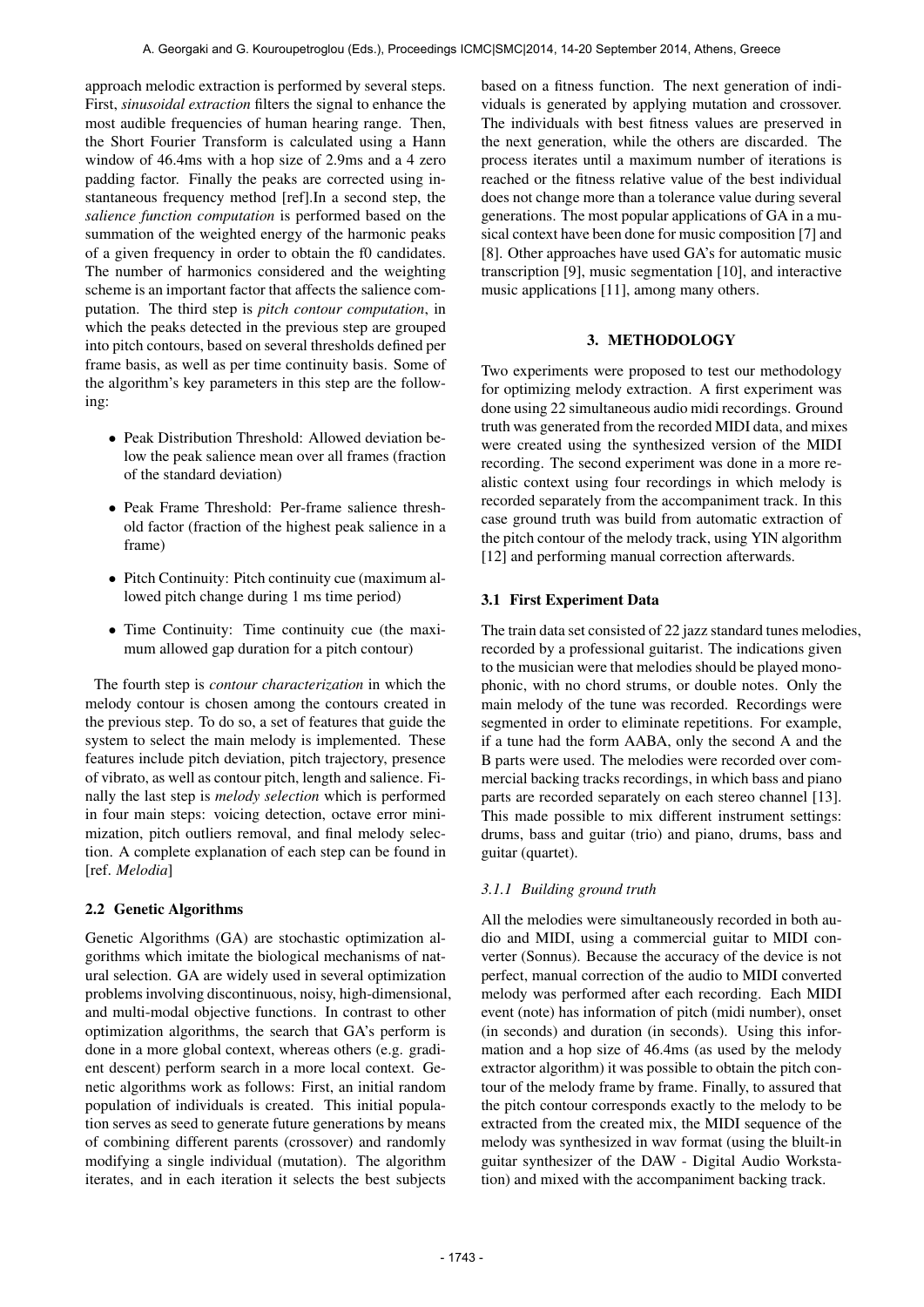#### *3.1.2 Experiment overview*

Our aim was to find a set of parameters that work well for tunes of similar type. We defined two main groups of tunes: one was an audio mix of the recorded tunes with synthesized guitar, bass and drums (trio set), and the other was the audio mix of the same recorded tunes with synthesized guitar, bass, piano, and drums (quartet set). For each of the above sets we followed a similar method as [1], creating different audio mixes in which the melody is at three different sound levels (-6dB, 0dB and +6dB) with respect to the overall sound level of the backing track. Eighteen of the tracks were used as train data to optimize parameters. The the optimized parameters were tested in the four songs that were left aside for testing.

#### 3.2 Second Experiment Data

In a second experiment, the data set consisted of four standard jazz tunes obtained from a guitar teaching series book [14] in which melody is recorded separately from the accompaniment track. This set was chosen to test our optimization strategy in a more real context in which common effects such as reverb can make melody extraction more difficult.

#### *3.2.1 Building ground truth*

In this case, the pitch contour of the melody was obtained from the melody track using Yin algorithm [Ref. Yin]. We set the frame resolution for extraction of the algorithm to 46.4ms to be consistent with the frame resolution of *Melodia*. However, manual correction needed to be performed. To do so, we implemented a simple GUI (guided user interface) to plot the obtained pitch contour over the spectrum of the melody. This facilitated the visualization and correction of errors such as octave shift and/or missing pitches.

#### *3.2.2 Experiment overview*

We set up different mixes with different sound levels of the melody, similar to experiment number one. For each mix we used the method of "leave one out", so we used tree of the song to optimize parameters, and the forth one to test the optimized parameters. This process was repeated four times leaving each time a different song, so all the songs were used for training, as well as for testing.

#### 3.3 Parameter Optimization

As explained in 2 *Melodia* algorithm uses several steps in the extraction of the pitch contour. Each of these steps uses different parameters and thresholds for the calculation. Each of these parameters were reported to have been calculated using grid search, over different test sets [1], in which the main melody was mainly vocals. Our aim in this study is to optimize these parameters for the extraction of the melody played by a clean electric guitar in a jazz guitar context.

#### *3.3.1 Parameters*

After some initial tests the parameters found to be more sensitive for melodic extraction accuracy were:

- Maximum Frequency
- Minimum Frequency
- Peak Distribution Threshold
- Peak Frame Threshold
- Pitch Continuity
- Time Continuity

#### *3.3.2 Cost function: Fitness function*

In order to manipulate the *Melodia* parameters we used the algorithm implementation found in Essentia Library [15]. We manipulate the code to set the selected parameters as input variables. A fitness function was implemented in Matlab in which the algorithm is called with some initial parameters (the default ones) and for each parameter a threshold is defined according to the values reported in [1]. The cost of the fitness function is calculated based on the overall accuracy measure reported in [1], which is defined as the total proportion of frames correctly estimated by the algorithm. This proportion is measured based on the true negatives (TN) and true positives (TP) for which the pitch estimation is correct (between a range of +/- 1/4 of tone of the ground truth). TN and TP were calculated as follows:

$$
TP = 1200 * log2(\frac{ExtractedMelody}{Ground Truth}) > 50 cents
$$

$$
TP + TN = 1200 * log2(\frac{ExtractedMelody}{Ground Truth})
$$

Thus, the cost (j) was calculated as:

$$
j=1-(\tfrac{TP}{TP+TN})
$$

For the cost calculation all the frames of all the set of melodies were summed.

As an example we present in Figure 1 the extracted contour by *Melodia* algorithm and the ground truth pitch contour extracted from the MIDI data. On the bottom graph differences between both contours are plotted. The main idea behind the optimization process is to minimize the overall errors shown in the graph using the overall accuracy measure explained above.

#### *3.3.3 Implementation: Genetic Algorithm*

In order to optimize the parameters of the melody extraction algorithm we implemented a genetic algorithm using the Matlab implementation of GA [16]. After defining a list of input parameters, a threshold for each parameter and a cost function, the algorithm randomly generates a initial population, in our case it consisted of a set of 20 vectors with different parameter values combinations, randomly generated between defined upper and lower bounds. The stropping criteria used in this study was set to a maximum of 500 iterations, and a relative threshold change in fitness function of  $1x10^{-6}$ . Crossover factor was set to 0.8 and mutation factor was set to 0.02.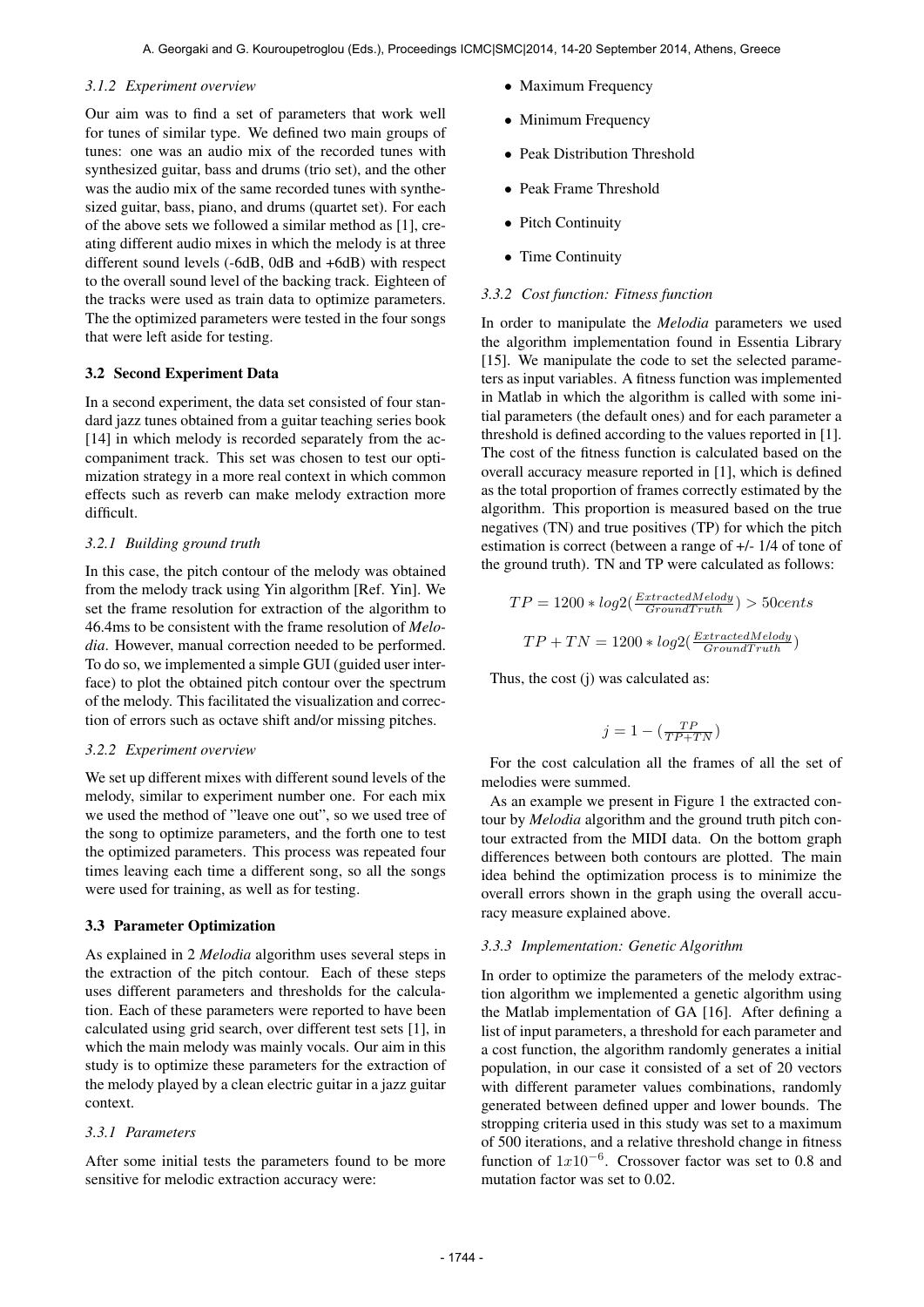

Figure 1. In this figure we present the pitch contour extracted by *Melodia* in a music excerpt (top), and the ground truth pitch contour extracted form the MIDI file (middle). On the bottom we present the detection errors calculated as the difference between the two contours

# 4. RESULTS

For the first experiment (18 songs) the results for the training set is presented in table Table 1. For each instrument setting (Trio and Quartet) we apply the optimization methodology at the three different mixing levels. The Overall Accuracy was calculated summing all the frames of all the analyzed tunes. The obtained algorithm's accuracy is presented in the first column of each instrument setting (OADP). After the optimization process the obtained accuracy is presented in the second column (OAAO) for each instrument setting.

|               | Trio        |             | <b>Ouartet</b> |             |
|---------------|-------------|-------------|----------------|-------------|
|               | <b>OADP</b> | <b>OAAO</b> | <b>OADP</b>    | <b>OAAO</b> |
|               | $\%$        | $\%$        | $\%$           | $\%$        |
| Mix at 0dB    | 54.25       | 73.16       | 46.43          | 73.49       |
| Mix at -6dB   | 41.93       | 55.44       | 46.34          | 54.62       |
| Mix at $+6dB$ | 79.75       | 82.80       | 81.15          | 82.54       |

Table 1. Overal Accuracy for Train set in experiment one. First column presents the Overall Accuracy with Default Parameters (OADP) and second one the Overall Accuracy After Optimization (OAAO), at different mixing levels for each of instrument settings (Trio and Quartet).

In table 2 we present the Overall Accuracy obtained in the test set. The melodies of the test songs were extracted using the default parameters, and the optimized ones. The results are shown for both of the instrument settings at the three different mixing levels. First column presents the Overall Accuracy with Default Parameters (OADP) and second one the Overall Accuracy with Optimized Parameters (OAOP)

For the second experiment, we used a set of four songs extracted from a jazz guitar education series. We optimized the parameters using three of the songs and test them on the extraction of the fourth song (leave one out approach). In

|               | Trio        |             | Quartet     |             |
|---------------|-------------|-------------|-------------|-------------|
|               | <b>OADP</b> | <b>OAOP</b> | <b>OADP</b> | <b>OAOP</b> |
|               | $\%$        | $\%$        | $\%$        | $\%$        |
| Mix at 0dB    | 52.29       | 72.58       | 59.92       | 73.16       |
| Mix at -6dB   | 43.1        | 53.06       | 46.95       | 55.45       |
| Mix at $+6dB$ | 81.52       | 82.80       | 74.08       | 81.37       |

Table 2. Overal Accuracy for Test set in experiment one. First column presents the Overall Accuracy with Default Parameters (OADP) and second one the Overall Accuracy with Optimized Parameters (OAOP), at different mixing levels for each of instrument settings (Trio and Quartet).

table 3 we present, for each fold, the accuracy using the default parameters and the accuracy using the optimized parameters.

|            | Fold 1      |             | Fold 2      |       |
|------------|-------------|-------------|-------------|-------|
|            | <b>OADP</b> | <b>OAOP</b> | <b>OADP</b> | OAOP  |
|            | $\%$        | $\%$        | %           | $\%$  |
| Mix at 0dB | 48.41       | 58.00       | 49.90       | 55.86 |
|            | Fold 3      |             | Fold 4      |       |
|            | <b>OADP</b> | <b>OAOP</b> | <b>OADP</b> | OAOP  |
|            | $\%$        | $\%$        | $\%$        | $\%$  |
| Mix at 0dB | 56.52       | 59.57       | 62.91       | 68.85 |

Table 3. Overal Accuracy for Test set in experiment two. First column presents the Overall Accuracy with Default Parameters (OADP) and second one the Overall Accuracy with Optimized Parameters (OAOP), at different mixing levels for each leave one out fold.

## 5. DISCUSSION

In figure 2 the error against the number of iterations is plotted for the quartet setting and an mix of +6dBs. In this figure it is possible to notice how after approximately 250 iterations the algorithm finds a minimum. Also, during the first iterations of the algorithm, it is possible to notice how sensitive is the algorithm to the chosen parameters. In table 1 (training data) on each scenario the performance of the algorithm increases after optimization. Also the performance of the algorithm increases as the sound level of the mix increases. The improvement on -6dB scenario is less than in +6dB scenario. This is expected since, as it is the case for human listeners, the melody is harder to be differentiated from the backing track if the sound level is too low. In table 2, the results are similar as the ones described above, but the accuracy is lower in general. This is due to the fact that we are now testing on unseen data. However in all the cases there is a considerable improvement of the performance using optimized parameters compared to the default ones.

On the second experiment in table 3, it is possible to see how the performance of the algorithm increases in all cases after optimization. Even though the improvement in performance is less than for the MIDI generated melodies, in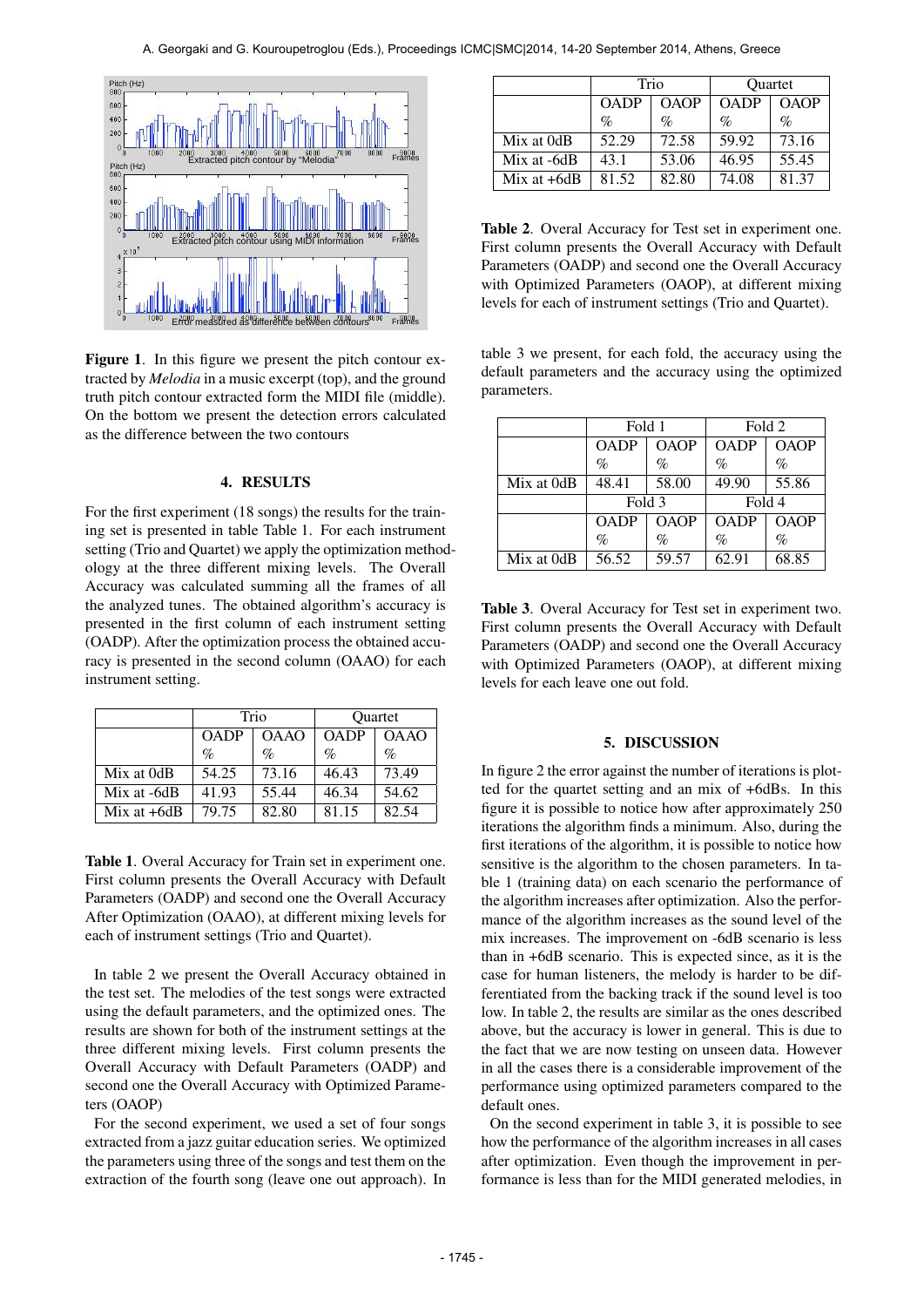

Figure 2. Error against number of iterations on scenario quartet and +6db. After 250 iterations a minimum is found

this scenario we are dealing with more realistic recordings, in which effects, such as reverb, and other artifacts are present. Also hand annotated ground truth may contain human biases, as for example the duration of the notes, or level of legato, may differ between different listeners.

### 6. CONCLUSIONS

In this paper we have proposed a method to optimize the extraction parameters of *Melodia*, an algorithm for melody extraction, using Genetic Algorithms. Our approach is oriented to improve the melodic extraction for specific instrument settings, for problems in which the extraction has to be performed on the same instrument set (e.g. electric guitar, bass, piano and drums). We have performed two experiments, a first one using 22 simultaneous midi and audio recordings, in which the MIDI information has been used to build the ground truth. Optimization was performed in 18 songs and 4 songs were left for testing. Two instrument settings were created: trio (guitar, bass, drums) and quartet (guitar, bass, piano, drums). Also different audio mixes were created in which the melody is at different sound levels with respect to the accompaniment track. The second experiment was performed on four commercial recordings in which the melody was recorded in a separated channel from the accompaniment track. In this experiment we used a "leave one out approach" for optimization and testing. Results show that our optimization methodology improves in all cases the overall accuracy of the detection for the first experiment. Improvement in overall accuracy in second experiment is less as we are applying the methodology on a more real context in which aspects like reverberation in the melody track may induce more errors in the melodic detection.

#### 7. REFERENCES

- [1] J. Salamon and E. Gómez, "Melody extraction from polyphonic music signals using pitch contour characteristics," *IEEE Transactions on Audio, Speech and Language Processing*, vol. 20, pp. 1759–1770, 08/2012 2012. [Online]. Available: [http://mtg.upf.edu/system/files/publications/](http://mtg.upf.edu/system/files/publications/SalamonGomezMelodyTASLP2012.pdf) [SalamonGomezMelodyTASLP2012.pdf](http://mtg.upf.edu/system/files/publications/SalamonGomezMelodyTASLP2012.pdf)
- [2] G. E. Poliner, D. P. W. Ellis, F. Ehmann, E. Gomez, S. Steich, and B. Ong, "Melody transcription from music audio: Approaches and evaluation," *IEEE Trans. on*

*Audio, Speech and Language Process*, vol. 15, no. 4, pp. 1247–1256, 2007.

- [3] R. B. Dannenberg, W. P. Birmingham, B. Pardo, N. Hu, C. Meek, and G. Tzanetakis, "A comparative evaluation of search techniques for query- by-humming usig the musart testbed," *J. of the American Soc. for Inform. Science and Technology*, vol. 58, no. 5, pp. 687–701, 2007.
- [4] A. Mesaros, T. Virtanen, and A. Klapuri, "Singer identification in poly- phonic music using vocal separation and pattern recognition methods," in *Proc. 8th Int. Conf. on Music Inform. Retrieval*, 2007, pp. 375–378.
- [5] M. Ryynanen and A. Klapuri, "Automatic transcription of melody, bass line, and chords in polyphonic music," *Computer Music J.*, vol. 32, no. 3, pp. 72–86, 2008.
- [6] M. Goto, "A real-time music-scene-description system: predominant- f0 estimation for detecting melody and bass lines in real-world audio signals," *Speech Communication*, vol. 43, no. 3, pp. 311–329, 2004.
- [7] S. Koga, T. Inoue, and M. Fukumoto, "A Proposal for Intervention by User in Interactive Genetic Algorithm for Creation of Music Melody," *2013 International Conference on Biometrics and Kansei Engineering*, pp. 129–132, Jul. 2013. [Online]. Available: [http://ieeexplore.ieee.org/lpdocs/epic03/wrapper.](http://ieeexplore.ieee.org/lpdocs/epic03/wrapper.htm?arnumber=6603488) [htm?arnumber=6603488](http://ieeexplore.ieee.org/lpdocs/epic03/wrapper.htm?arnumber=6603488)
- [8] Y. Journal, "A GENETIC ALGORITHM FOR COM-POSING MUSIC Dragan MATI Ć," vol. 20, no. 1, pp. 157–177, 2010.
- [9] G. Reis, N. Fonseca, F. de Vega, and A. A. Ferreira, "Hybrid genetic algorithm based on gene fragment competition for polyphonic music transcription," in *Proc. Conf. applications of evolutionary computing*, 2008, pp. 305–314.
- [10] B. Rafael, M. Affenzeller, and S. Wagner, "Application of an Island Model Genetic Algorithm for a Multi-track Music Segmentation Problem," pp. 13–24.
- [11] J.-C. Hung and A.-C. Chang, "Combining genetic algorithm and iterative MUSIC searching DOA estimation for the CDMA system," *Expert Systems with Applications*, vol. 38, no. 3, pp. 1895–1902, Mar. 2011. [Online]. Available: [http://linkinghub.elsevier.](http://linkinghub.elsevier.com/retrieve/pii/S0957417410007499) [com/retrieve/pii/S0957417410007499](http://linkinghub.elsevier.com/retrieve/pii/S0957417410007499)
- [12] A. D. Cheveigne and H. Kawahara, "Yin, a fundamental frequency estimator for speech and music," *Journal of the Acoustical Society of America*, vol. 111, no. 4, pp. 1917–1930, 2002.
- [13] G. Kennedy and B. Kernfeld, *"Aebersold, Jamey" in B. Kernfeld. The new Grove dictionary of jazz*. New York: Grove's Dictionaries Inc, 2002, vol. 1.
- [14] W. Marshall, *Best of Jazz*. Milwaukee, W, USA: Hall Leonard, 2000.